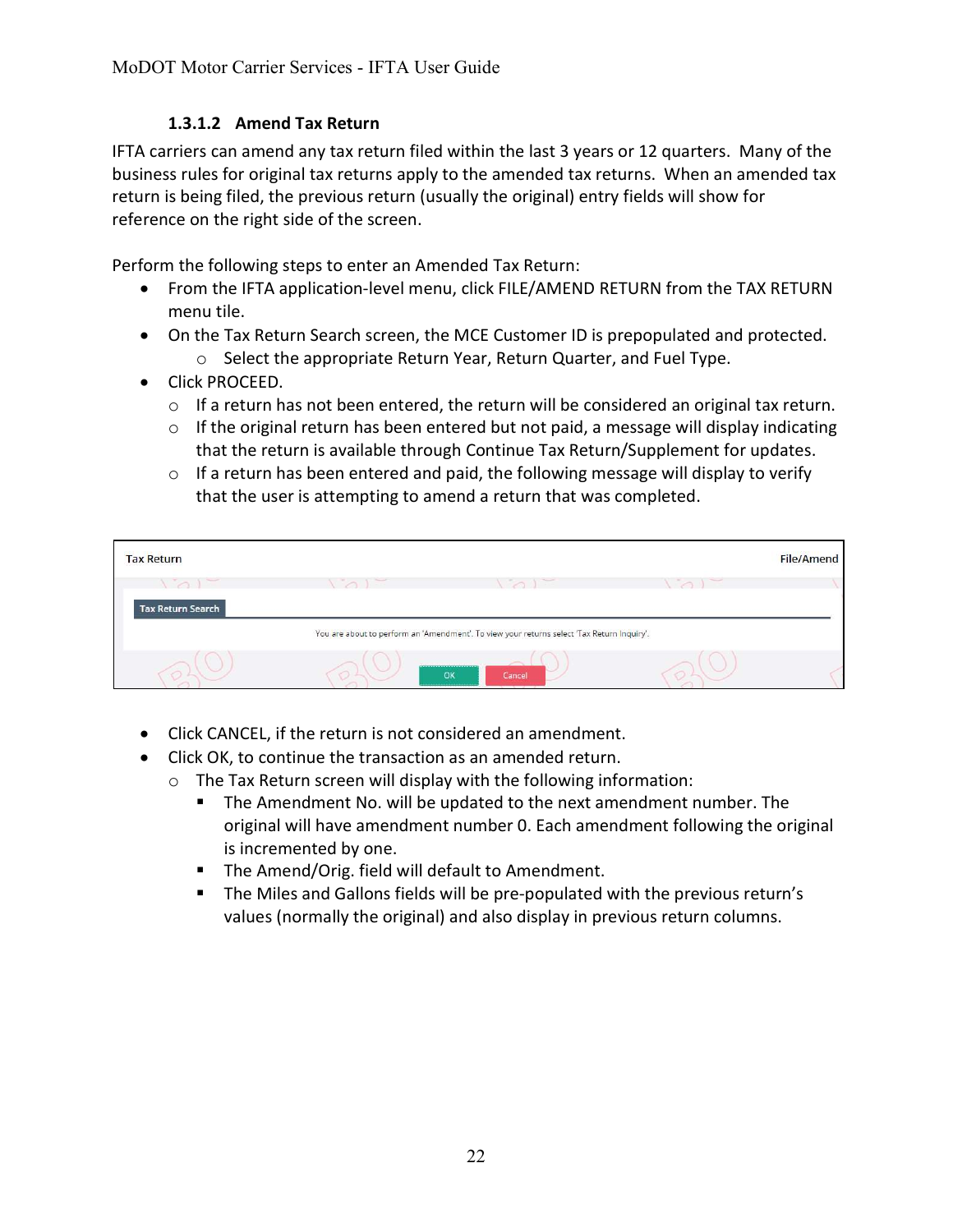|                                                                                                                  | <b>Tax Return</b>                                        |                      |                             |                       | SUCCESS TRUCK LEASING INC                                                                                    |                                            | MCE Customer ID: 746576374            |                                   | Fleet Number#: 001<br>Amendment No.#: 1 Return Quarter#: 1 Fuel Type#: DIESEL + | <b>Tax Return Amendment</b><br>Return Year: 2021 |
|------------------------------------------------------------------------------------------------------------------|----------------------------------------------------------|----------------------|-----------------------------|-----------------------|--------------------------------------------------------------------------------------------------------------|--------------------------------------------|---------------------------------------|-----------------------------------|---------------------------------------------------------------------------------|--------------------------------------------------|
|                                                                                                                  | $\cup$                                                   |                      |                             |                       |                                                                                                              |                                            |                                       |                                   |                                                                                 |                                                  |
| <b>Tax Return Information</b><br>Amend./Orig.<br>Due Date<br>$\overline{\phantom{a}}$<br>Amendment<br>04/30/2021 |                                                          |                      |                             |                       | *Postmark Date<br>$\Box$<br>10/05/2021                                                                       |                                            |                                       | No Operation                      |                                                                                 |                                                  |
| Jurisdiction List<br>--Select--                                                                                  | <b>Jurisdiction Details</b><br><b>Total Paid Gallons</b> |                      | Jurisdiction<br>$\check{~}$ |                       |                                                                                                              | <b>Total Miles</b>                         |                                       |                                   | <b>Total Taxable Miles</b>                                                      |                                                  |
| Show Map                                                                                                         |                                                          |                      |                             | Add                   |                                                                                                              |                                            |                                       |                                   |                                                                                 |                                                  |
| <b>REMOVE</b>                                                                                                    | JUR(A)                                                   | <b>WAIVE</b><br>INT. | EFF. DATE (B)               | RATE (C)              | Please make sure you enter all jurisdiction where you traveled for the quarter.<br><b>TOTAL MILES</b><br>(D) | <b>TOTAL TAXABLE</b><br>MILES (E)          | <b>TAX PAID</b><br><b>GALLONS (G)</b> | <b>PRV. TOTAL</b><br><b>MILES</b> | PRV. TOTAL<br><b>TAXABLE MILES</b>                                              | PRV. TAX PAID<br><b>GALLONS</b>                  |
| D.                                                                                                               | MO                                                       | 0                    | 01/01/2021                  | 0.1700                | 5078                                                                                                         | 5078                                       | 1000                                  | 5078                              | 5078                                                                            | 1000                                             |
| 8                                                                                                                | IA                                                       | 8                    | 01/01/2021                  | 0.3250                | 457                                                                                                          | 457                                        | 160                                   | 457                               | 457                                                                             | 160                                              |
| o                                                                                                                | $\parallel$                                              | o                    | 01/01/2021                  | 0.5810                | 1677                                                                                                         | 1677                                       | 590                                   | 1677                              | 1677                                                                            | 590                                              |
| Remove                                                                                                           | Miles in Non-IFTA Jurisdictions                          |                      | $\mathbb O$                 |                       | Fuel for Non-IFTA Jurisdictions                                                                              |                                            |                                       |                                   |                                                                                 |                                                  |
|                                                                                                                  | <b>Return Details</b>                                    |                      |                             |                       |                                                                                                              |                                            |                                       |                                   |                                                                                 |                                                  |
|                                                                                                                  | Current Return "Schedule A"                              |                      | Total                       | <b>Total Column D</b> |                                                                                                              | Previous Return<br>Total Miles (I)<br>7212 |                                       |                                   |                                                                                 |                                                  |
|                                                                                                                  | Total Tax Paid Gallons (II)                              |                      |                             | <b>Total Column G</b> |                                                                                                              | 1750                                       | Total Tax Paid Gallons (II)           |                                   |                                                                                 |                                                  |
| $\mathbf 0$<br>Total Miles (I)<br><b>MPG</b><br>0.0                                                              |                                                          |                      |                             |                       |                                                                                                              | <b>MPG</b><br>4.12                         |                                       |                                   |                                                                                 |                                                  |